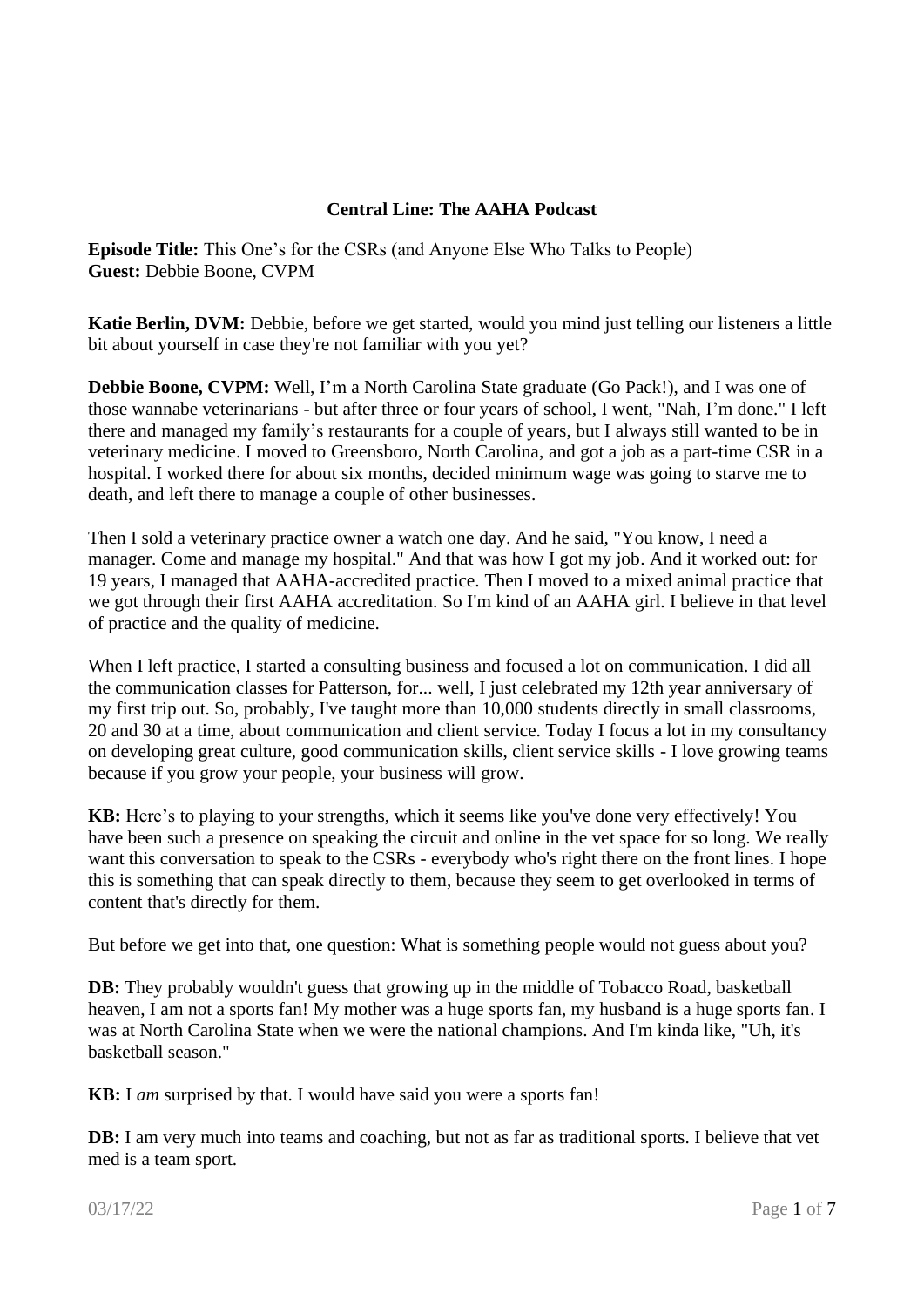**KB:** Let's start by giving some serious props to the client care teams. They're like our human shields. This job has always been hard. You've worked it. I've worked it. But it seems like since COVID, it's gotten especially hard. Do you feel like people are different now?

**DB:** Well, there's a lot going on with the mental health of the population, and not just veterinary clients, people everywhere. But if you understand that humans are tribal animals, we work and do best in collaborative packs. When we isolate ourselves from the world, it is not our nature to be alone, and it really hurts us mentally. Then you add on top of that the constant fear of getting sick, social unrest, war, gas prices going up, inflation - there's just so much that keeps bombarding us.

I think probably the most detrimental thing to our mental health is social media. We know there are certainly benefits to it. I was so impressed with what veterinary managers did at the beginning of COVID, because they were so open in sharing their solutions to curbside care, what worked and what didn't. But the negative is that we also tend to get into tunnels, right? We're only hearing certain things because of the way the algorithms work, and that is keeping our cortisol levels amped up, and the problem is that humans aren't meant to run around like that.

I think the challenge for the CSR teams and for all of us is to have behavioral acumen, and this is what we don't teach. We teach people, "When you answer the phone, say this." But we don't teach people to be aware of the emotion behind why people are acting the way they are.

Several years ago, I became Fear Free-certified, and I was just blown away at the lessons I was learning in animal behavior. I've been teaching human behavior for 10 years, and we really are animals, and our limbic brain responses are the same. And I realized we can give a little grace to people - because they are fractious cats who are really just terrified, right?

**KB:** I feel very seen right now! That's such a good equivalency. I never thought about that. The idea that sometimes we're actually more attuned to the behavior of the cat in our exam room than we are to the clients on the phone.

## **DB:** Exactly.

**KB:** When we learn about animal behavior, we learn that there isn't really a level to their stress. When we put them in a carrier and pack them off to the clinic, they don't know if this is certain death or if they're going to get a nail trim and go home. To them, it's the same amount of terror, because they don't know when it's going to end, or what's going to happen at the end, and that's been us since March of 2020.

## **DB:** Exactly.

**KB:** Normally, we can reason our way through things, but there hasn't been a lot we could reason our way through in the last two years.

**DB:** Right. Every time we think that we're getting to kind of a steady-state, something else bombards our limbic brain, and then we're back up there again and we become fatigued. There's a constant spike of fear and then the dropdown. Eventually there is so much fatigue that you're always in an agitated state and your mind can't recover.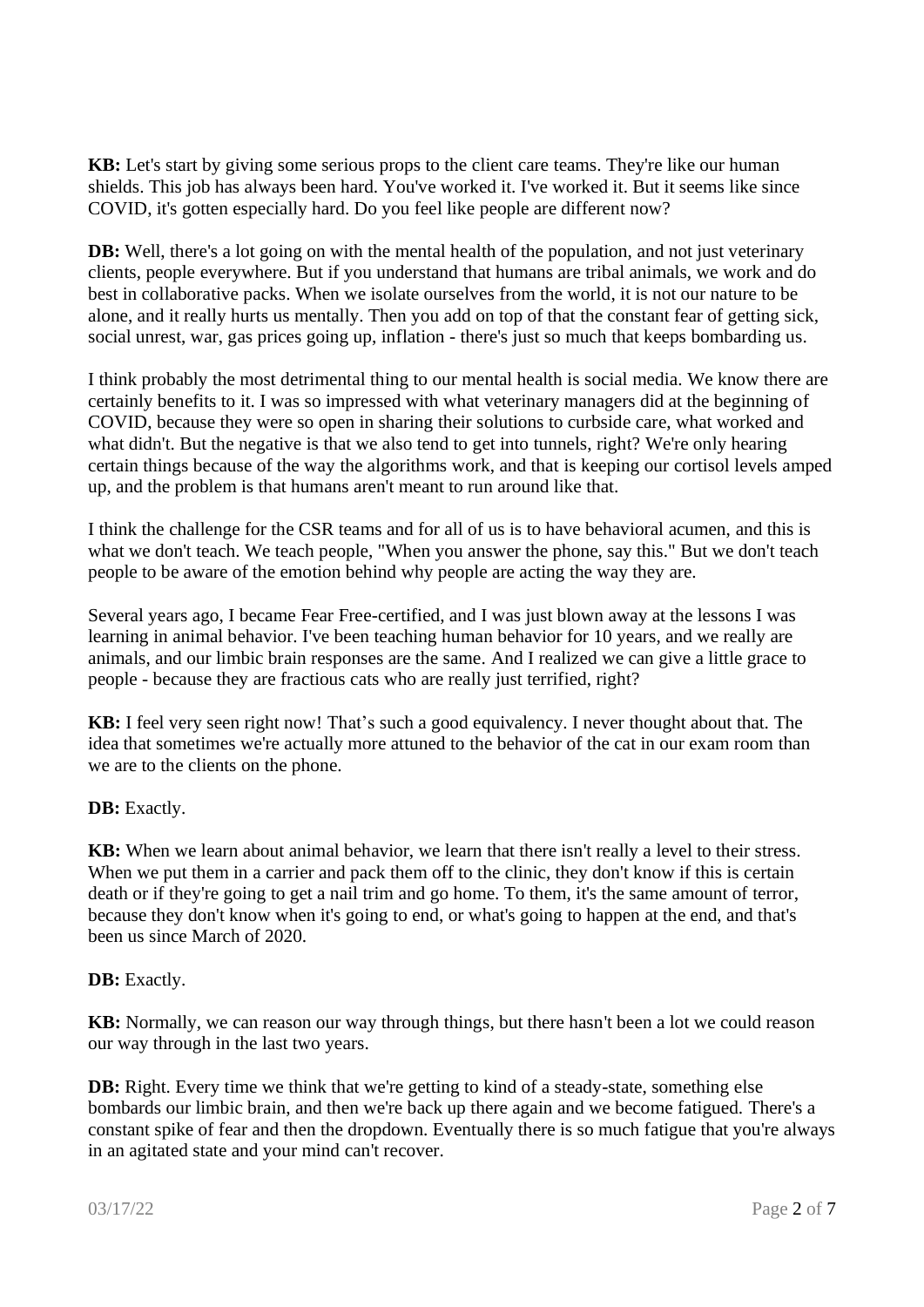This is why I'm talking about learning behavior acumen, to be really careful about the story that you tell yourself and catch that limbic brain starting to go off the rails - and then say, "Okay. A sabertoothed tiger is not attacking me. Everything is good. I need to calm my brain down and I don't need to let my brain run loose."

So some of it is emotional intelligence. But the other part is understanding that the same thing is happening to that human on the other end of the telephone. "What can I do to de-escalate? To not ramp them up, and then to be where they are?" That empathy is so important in these challenging situations, and a lot of times, we haven't paid attention to the subtle signs. We've missed the body language. We've missed the cue that would have changed the direction of the conversation, and sometimes we have inadvertently been the flame thrower. We say things that set people off and we don't realize that we're doing it.

**KB:** That's a very good point. I think a lot of times people hear this conversation about deescalation and how to learn how to talk to people and read people's body language, and there seems to be kind of an undercurrent of, "Well, you're really bad at doing this thing that should be part of your job."

But really, when it comes down to it, we are all bad at this when we're stressed and upset. And we have all been stressed and upset for a long time. So that's the other side of the coin - that clients are more stressed and anxious than they've ever been, and so are we, which limits our ability to reason our way through things.

**DB:** I just wrote an article on how to fire a client for AAHA - two twitchy people on both sides of the coin, and we're looking for anything to set us off. In normal times when we are in a calm state, these are things that would not raise an eyebrow, but now it's the one nail in the coffin - we just can't take whoever said this last no to us. It's something as simple as when people call up and say, "I want an appointment," and they're assuming it should be like it always has been, where they could get in the same day or first thing the next morning. But we blindside them by saying, "Oh, I'm really sorry, we don't have an appointment for three weeks."

First of all, they should not have been surprised by that. Unless they're a brand new client, we should have been pushing information out about the state of veterinary medicine, about the fact that we are booked out so far in advance, about the fact that there are a whole lot more animals being cared for than there have been. Our client should have been prepped. It's very similar to having a puppy appointment and saying, "Okay, here is what your puppy is going to need for the next six months. But then here's what it's going need until it's an adult, and then here's what it's going to need when it's geriatric." When that geriatric animal comes in and you want to do \$200 worth of blood work, you've been talking about it for eight years. They're prepped.

When we don't blindside people, chances of their blowing up and reacting badly are much lower than if we just surprise them with this stuff.

You have to give people messaging over and over again. But we also need to pay attention to the things that are happening in people's lives. They will give us subtle cues about that, and that is active listening.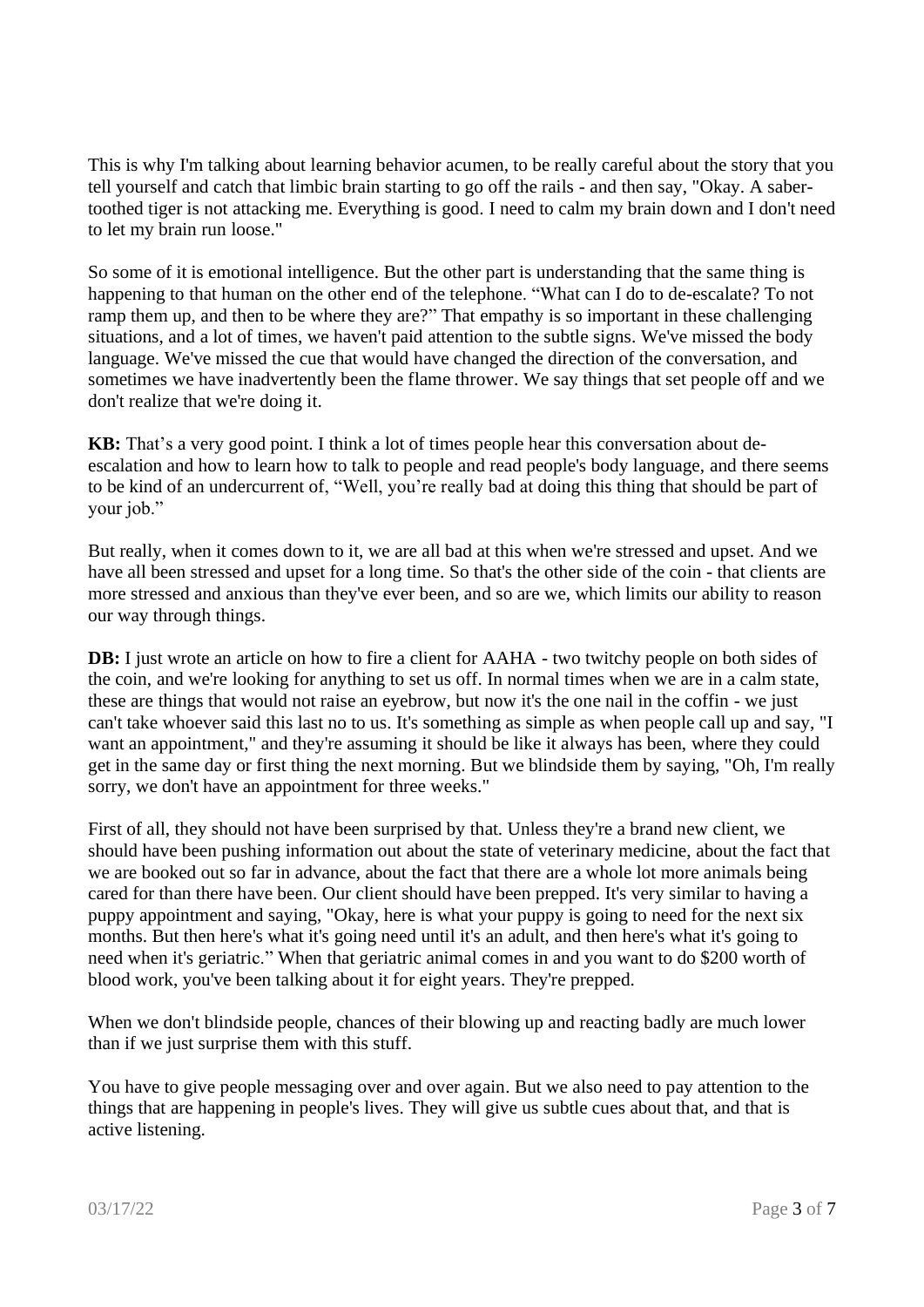I'll give you a prime example. I was listening to a client's lead CSR have a conversation about euthanizing an animal. She was kind, she was compassionate, but she missed so many subtle cues that would have given that client a much better experience. She missed the fact that the woman said, "I want do this when my child is not home, because the last time I even mentioned putting this dog to sleep, he ran away from home."

Instead of pausing and saying, "I understand how upsetting that is," she just kept on talking about the process of euthanizing the animal. She also had a prime opportunity to say, "You know what? There's a really great book that Mr. Rogers has written for children specifically about the loss of a pet, let me send you the link to that book." These are the opportunities we have that we miss, because we're in a hurry and we're not listening well. Those deep listening conversations stop a lot of the blowups.

**KB:** That's a great example. It's so easy to think back on all the times I was on the phone and probably thought, "I could explore that more, but I'm not going to, because I'm really in a hurry," and how different those interactions might have gone if I just paid a little bit more attention.

**DB:** And it doesn't take that long. There was a study several years ago that showed clients want to tell their story, and when we bring them into the exam room and they start to tell their story, we interrupt them within 13 to 15 seconds. If we would allow them to finish their story, it would only take about 90 seconds.

I've listened to a multitude of clients, as have you, and we know that sometimes the story meanders down on a very strange path, but often there is something in that story that matters.

**KB:** Yeah, and that's something that CSRs can do. They can feel empowered to listen to that story and to write everything down. CSRs cannot be expected to know everything that technicians know or that veterinarians know about the actual medicine or about which pieces of every story are important. That's just not in the job description and shouldn't be. They have too many other things that they know that I have no idea how to do!

**DB:** Well, my CSR team was trained on medicine! Because they're the ones who are answering the screening questions. My CSRs were trained on the components of a vaccine and all those diseases and what the symptoms were, and they knew the anatomy of the ears and rears - because that's what we talk about 90% of the day. I gave them training modules and then tested them on them, and they had to make a 90% or above. And then they got \$1 an hour raises because they were absolutely worth it. They were able to take so much off of the medical team when they could answer those simple questions or ask the right questions.

We need to train our team to our standards of care, and they need to be able to share those with clients at all levels. Because we're also starting the conversation about care. We lay the ground work in that first conversation when we're making the appointments. Then the technicians support it and the doctors rubber stamp it, and that's how we get compliance. It's, again, not blindsiding them when the doctor comes in and says, "Your pet needs this". Let's let the CSRs lay some ground work. "Oh, your dog is limping? Well, just to prep you, they're probably going to want to do an xray."

**KB:** So important, and I hear you describing two reasons that getting your CSRs familiar with a lot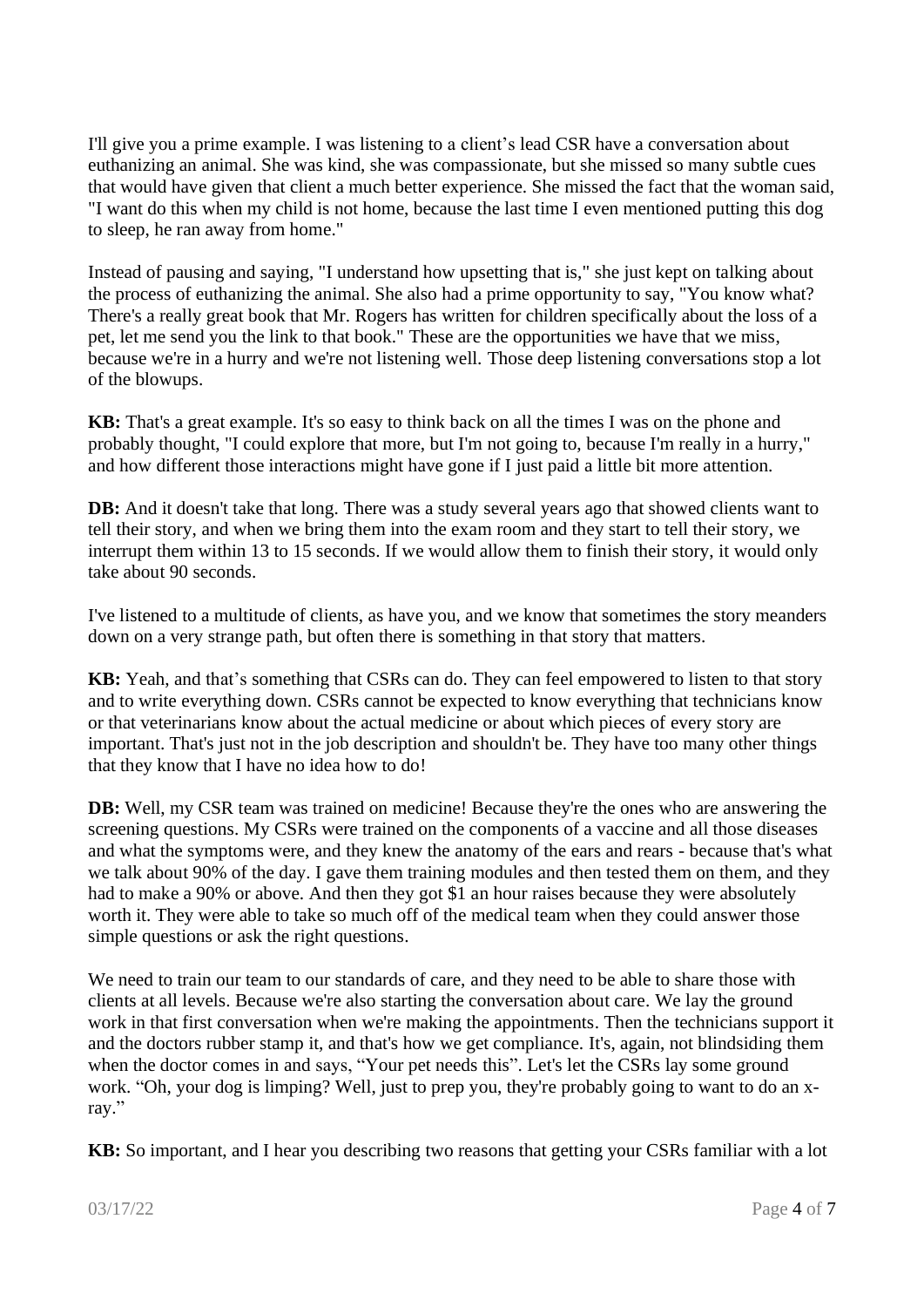of the most common medical issues and the right questions to ask helps everyone.

One is because then the client's not hearing it for the first time when you're blindsiding them in the room with the treatment plan. And also it probably escalates a lot of people to get on the phone with a CSR if they don't feel like any of their questions are getting answered. That can be so frustrating when you call and speak to a customer service person who doesn't know the answers to anything you're asking. And that's frustrating for them too, I'd imagine.

**DB:** The four modules that my team took were Common Telephone Questions and the Answers, Preventative Care, The Components of Blood Work and Gold Star Customer Service, and the last one was the employee manual (because nobody ever reads the employee manual!).

Once they went through all those and took their tests and got their raises, they were so confident. When you have somebody who's really confident in their knowledge on the telephone with you and they're answering your questions, then there's trust built up, and that is really the most important thing that we can get in veterinary medicine. And it has to happen through the whole team. One of the really important reasons for training all of your team on what your standards and protocols are is because clients are going to get a consistent message through every person on your team.

Everybody on my team was trained about a heartworm and flea prevention product we used. If you had asked the kids stocking dog food or the practice owner about prevention, you were going to get the same answer. That consistency led to a 90% compliance rate on heartworm and flea prevention in our practice, and we saw no fleas in North Carolina and no heartworm. Our Immiticide would expire because we wouldn't use it. To say that in a five doctor practice in the state of North Carolina - that says that your team is on the ball. It was definitely a team effort.

**KB:** I can't imagine a practice without fleas in North Carolina! That's a great example of the application of that consistent message. It really does start and end with the front office, because they're the first and last people you interact with as a client.

I hear from people all over today that work is toxic because clients are being so rude all the time, and then I hear other people say, "You know, I haven't really noticed that, things are pretty much fine." Are they just really lucky? Do they have a great clientele they've groomed to be nice to them, or are they doing something different?

**DB:** They're doing something different. The people who are not having problems are the people who have strategically trained their team, have consistent messaging, are very customer-focused in pushing information out there. They keep their clients informed. They have built huge trust relationships with their clients, so the clients automatically give them the benefit of the doubt.

**KB:** That's a social currency that you build up over time.

**DB:** It really is challenging in emergency. One of the biggest connection points that I've trained emergency staff members to do when somebody says, "Oh, my regular veterinarian is Dr. Smith," is to say, "Oh, we talk to Dr. Smith almost every day." We like to know people who know you. That right there kind of gives you the seal of approval of their regular veterinarian, because you talk.

**KB:** In a lot of practices, things come from the top down, right? The training protocols, the culture,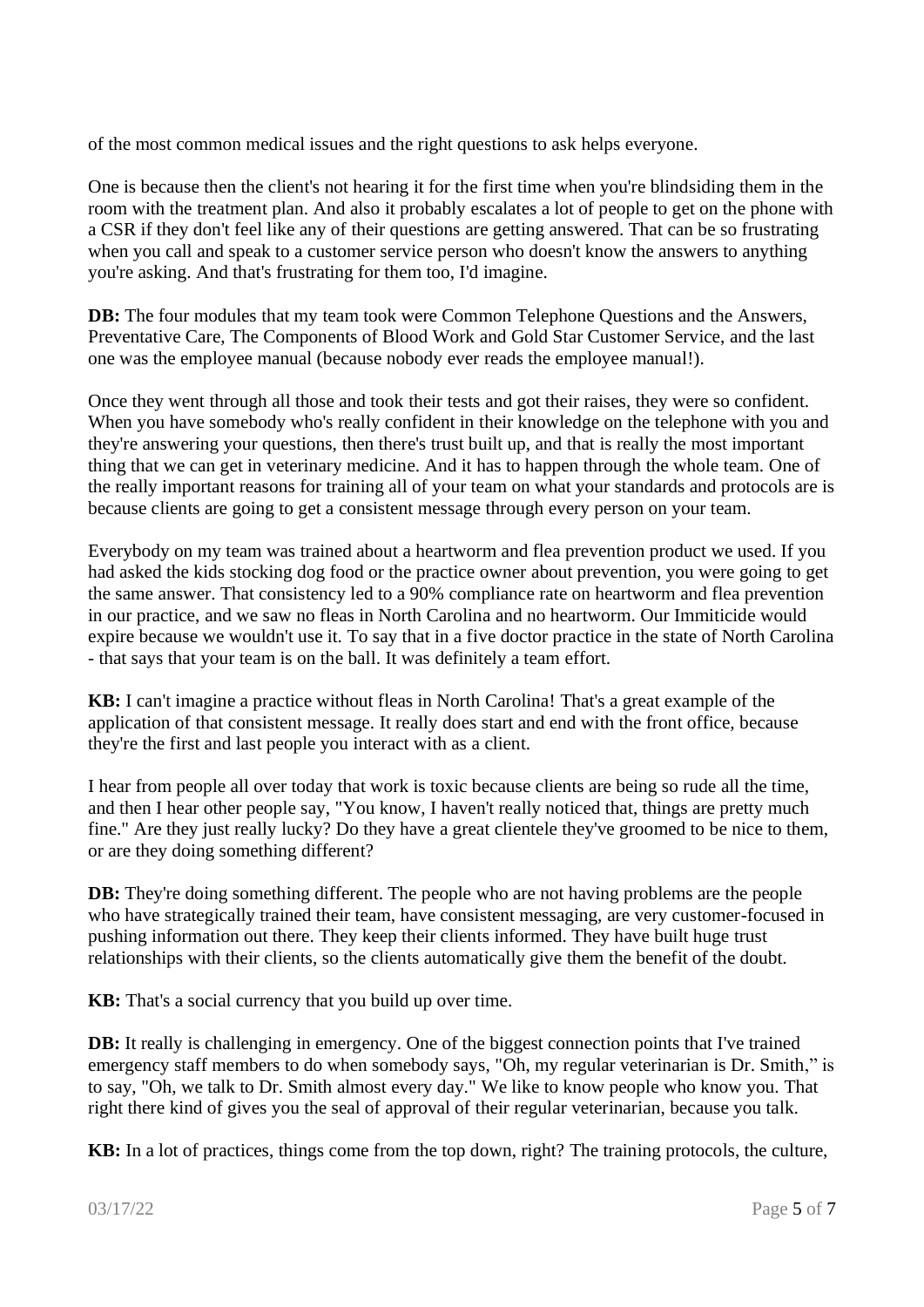how they treat their CSRs, and how much power they give them, really make a huge difference in the day-to-day experience of their team. I'd think CSRs often, because I did, feel pretty powerless to change the way things are done at their clinic. And I say this not because they're less important, but because they don't usually get to make the rules. What do you say to our CSR colleagues who feel that way, and feel that they're just not getting those resources from management?

**DB:** I think a lot of times, CSRs do feel that way. They feel like they don't have any power and that they just have to take it, but there's always something you can do for yourself. You don't have to rely on your management to learn. There are so many good books available to you about the things we're talking about.

My bible of communication is Crucial Conversations. If we would all learn these arts, we would have great culture in our hospitals. We would have great communication with our clients, even our families - some of our challenging conversations are actually happening at our house. Don't think you have to wait for somebody to spoon-feed you this information.

And I just have finished writing an article that will come out in Trends in June. It has some training information in there, and recommended books that are cheap to buy on Amazon. Take it upon yourself to learn, because that's how I learn most of this stuff.

**KB:** I love a full bookshelf, that's my favorite thing.

**DB:** And that's not even all. I have a Nook and a Kindle!

I had a conversation one day with a CSR team that was really excellent, and they said, "Debbie, you know, we think we do pretty good work, but nobody ever acknowledges that." There were five of them. I said, "Well, I'll talk to your managers about that, but let me ask you this question. When have you ever acknowledged each other's good work? Have you looked at your fellow team member and gone, 'You handled that tough client like a champ. You did a great job.' Now you tell me why you can't do that?" And they looked at each other like it had never occurred to them and said, "Well, you know we can do that." And then other people will see that and hopefully mirror their example. That's human nature, to mirror. Let's make an effort to praise and acknowledge each other when we are superstars in managing those difficult clients.

**KB:** Some people just naturally seem to understand it more than others, but you feel as I do, that everyone can learn these skills.

**DB:** Absolutely they can.

**KB:** We have a staffing crisis in vet med now. It seems like everyone's hiring and can't keep enough people on staff to be able to meet the needs of all their clients. I have to think that if management is encouraging this and helping to nurture these skills, it will only help to keep people happy on their teams.

**DB:** Sure. If you think about what we have going on in vet med, poor communication is the root cause. If you think about why people take you to the board as a veterinarian, chances are really good it's not your medicine.